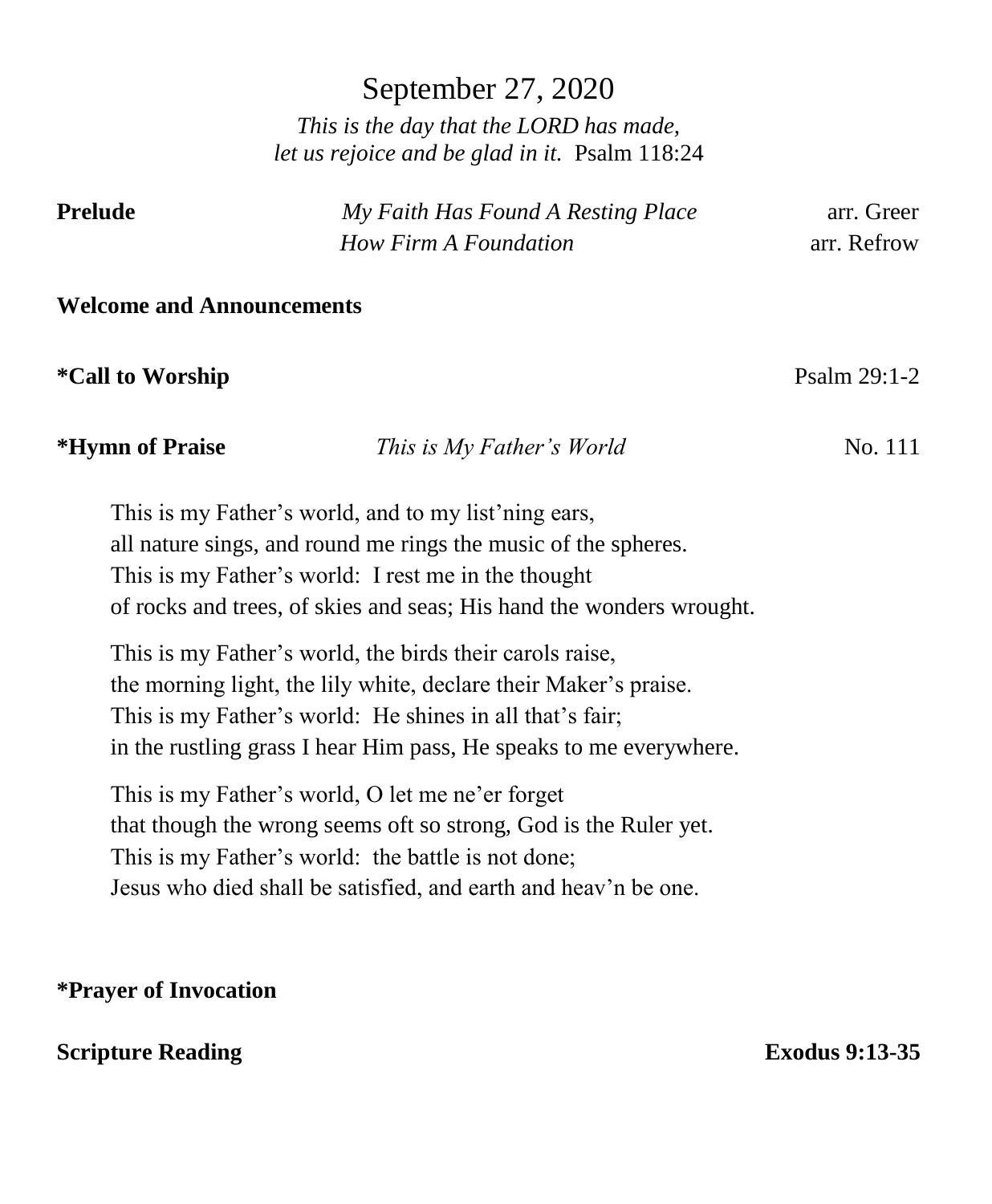# **Prayer of Confession**

Our Heavenly Father, you have spoken, and your voice brought forth everything out of nothing. We rejoice in your brilliant display of wisdom and power in all of creation, and we give you praise. And you have spoken to us also in your Word, and we praise you that it has brought life to our dead hearts. Thank you, Father, that your Word became flesh and dwells among us. Continue to convict our still sinful hearts in and through your Word, and work repentance in all of us by the power of your Holy Spirit. We confess our sins before you now, and ask that you continue to sanctify us, that all of our lives might worship you in spirit and in truth. Wash over all of our sins and cleanse us in the blood of Christ. Continue to walk beside us that your Word might be a constant lamp unto our feet and a light unto our hearts. We thank you and praise you, in Jesus mighty name, amen.

### **Assurance of Pardoning Grace** Psalm 29:10-11

 $10$  The LORD sits enthroned over the flood; the LORD enthroned as king forever.  $11$ <sup>11</sup> The LORD gives strength to his people; the LORD blesses his people with peace.

**\*Hymn of Thanksgiving** *The Glory of God*

Insert

To the tune of: O Come All Ye Faithful

# **Westminster Shorter Catechism 76-77**

Q. 76 Which is the ninth commandment?

# **A. The ninth commandment is,** *Thou shalt not bear false witness against thy neighbor***.**

- Q. 77 What is required in the ninth commandment?
- **A. The ninth commandment requireth the maintaining and promoting of truth between man and man, and of our own and our neighbor's good name, especially in witness bearing.**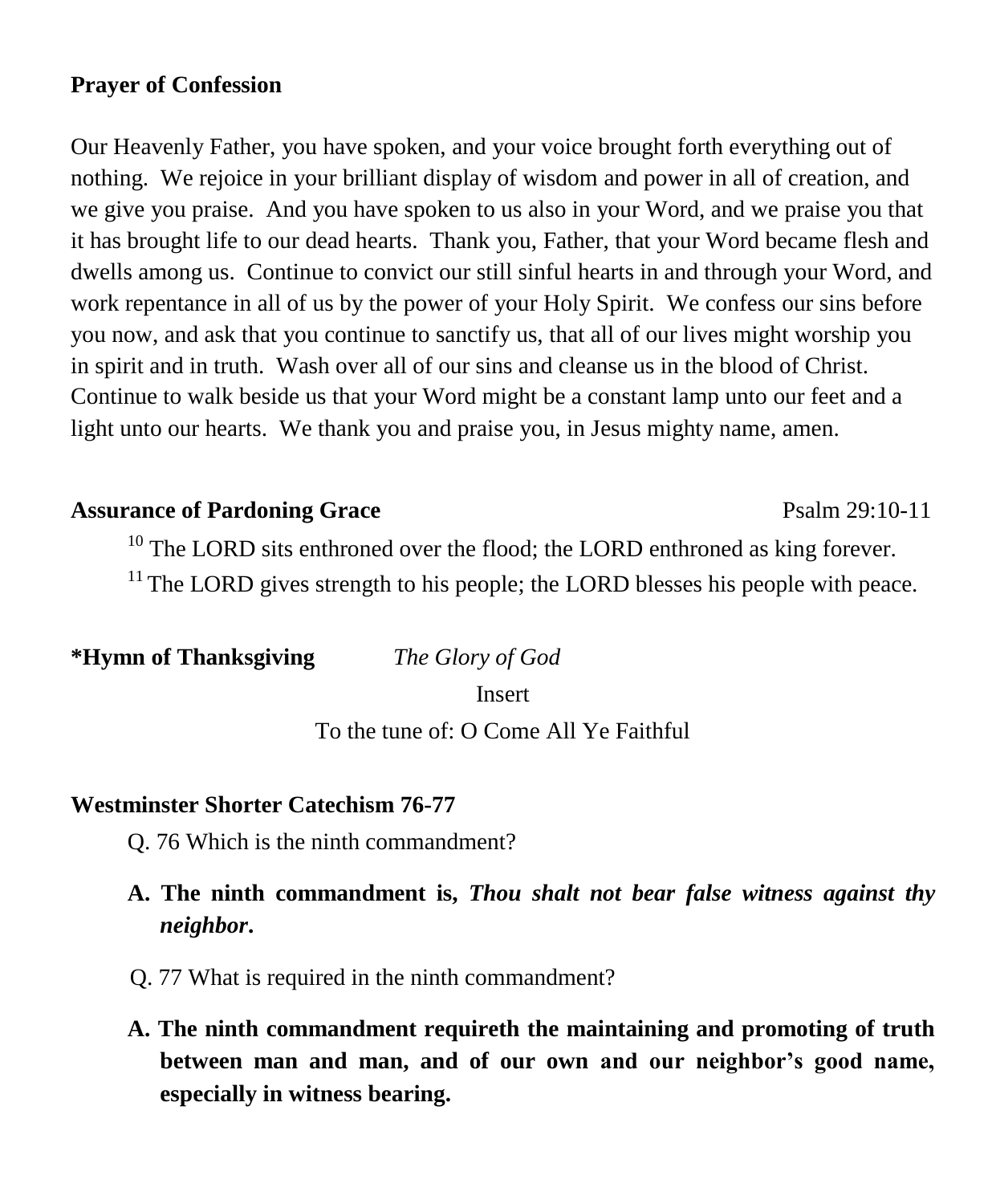# **Prayer of Intercession**

# **\*Hymn of Preparation** *All People That on Earth Do Dwell* No. 1 All people that on earth do dwell, sing to the Lord with cheerful voice; him serve with fear, his praise forth-tell, come ye before him and rejoice. The Lord ye know is God indeed; without our aid he did us make; We are His folk, He doth us feed, and for His sheep He doth us take. O enter then his gates with praise, approach with joy his courts unto; Praise, laud, and bless his name always, for it is seemly so to do. For why? The Lord our God is good, his mercy is forever sure; his truth at all times firmly stood, and shall from age to age endure. **Sermon** The Kingdom of Satisfaction Luke 9:10-17 **Outline**

1. The Coming Kingdom

2. The Dissolving Kingdom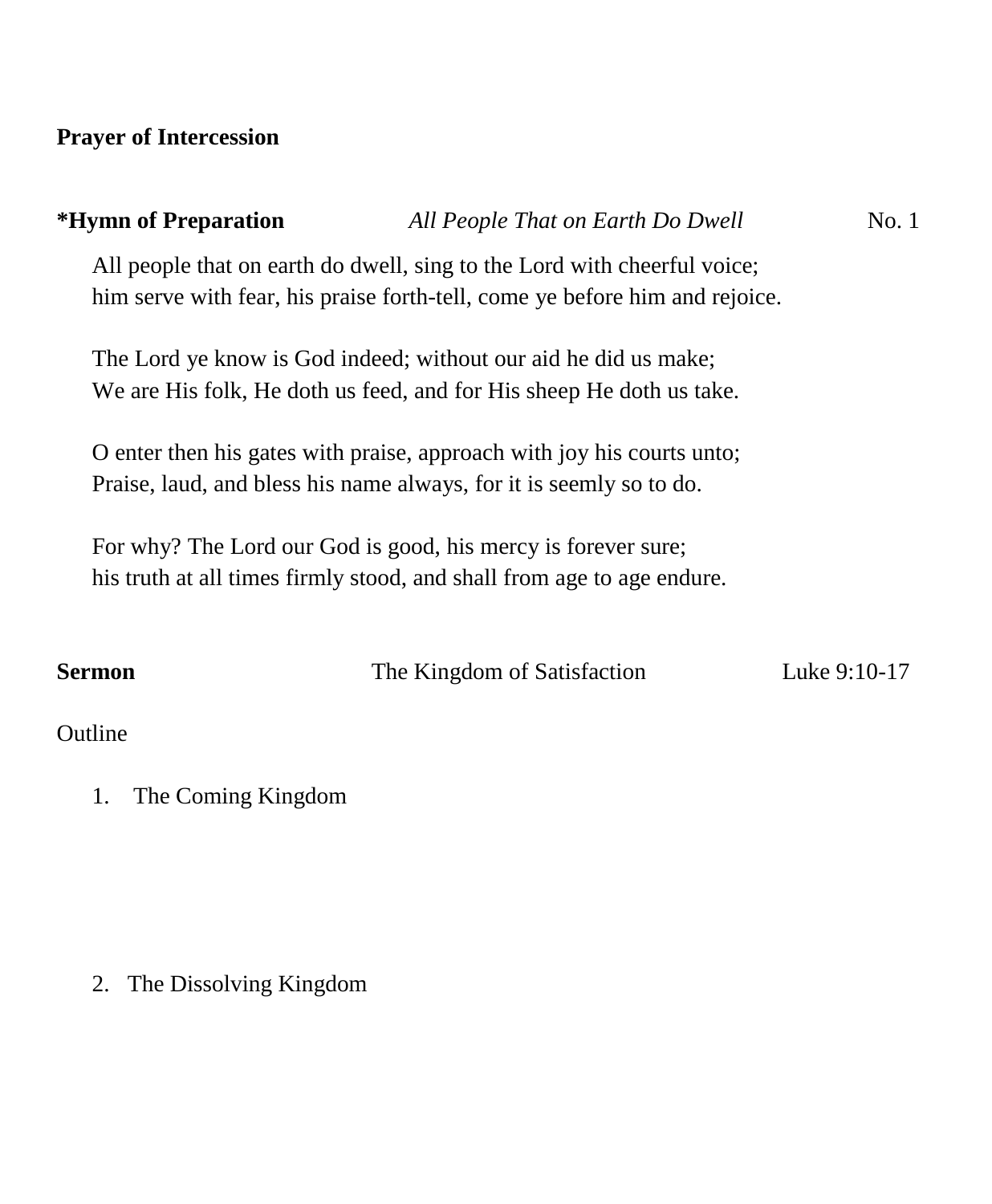3. The Future Kingdom

# **Discussion Questions**:

- 1. Matthew Henry once said that, "Those whom Christ feeds, He fills." How does this quote relate to Luke 9:10-17, and how do you see this played out in your own life?
- 2. This is the only miracle of Jesus that is recorded by all four gospel writers. Why do you think that is? Look up Matthew 14:13-21, Mark 6:30-44, and John 6:1-15. What similarities do you see between their perspective on this miracle and Luke's? Differences?
- 3. In 2 Kings 4:42-44, Elisha multiplied barley loaves and corn. What makes the miracle of Jesus so much greater?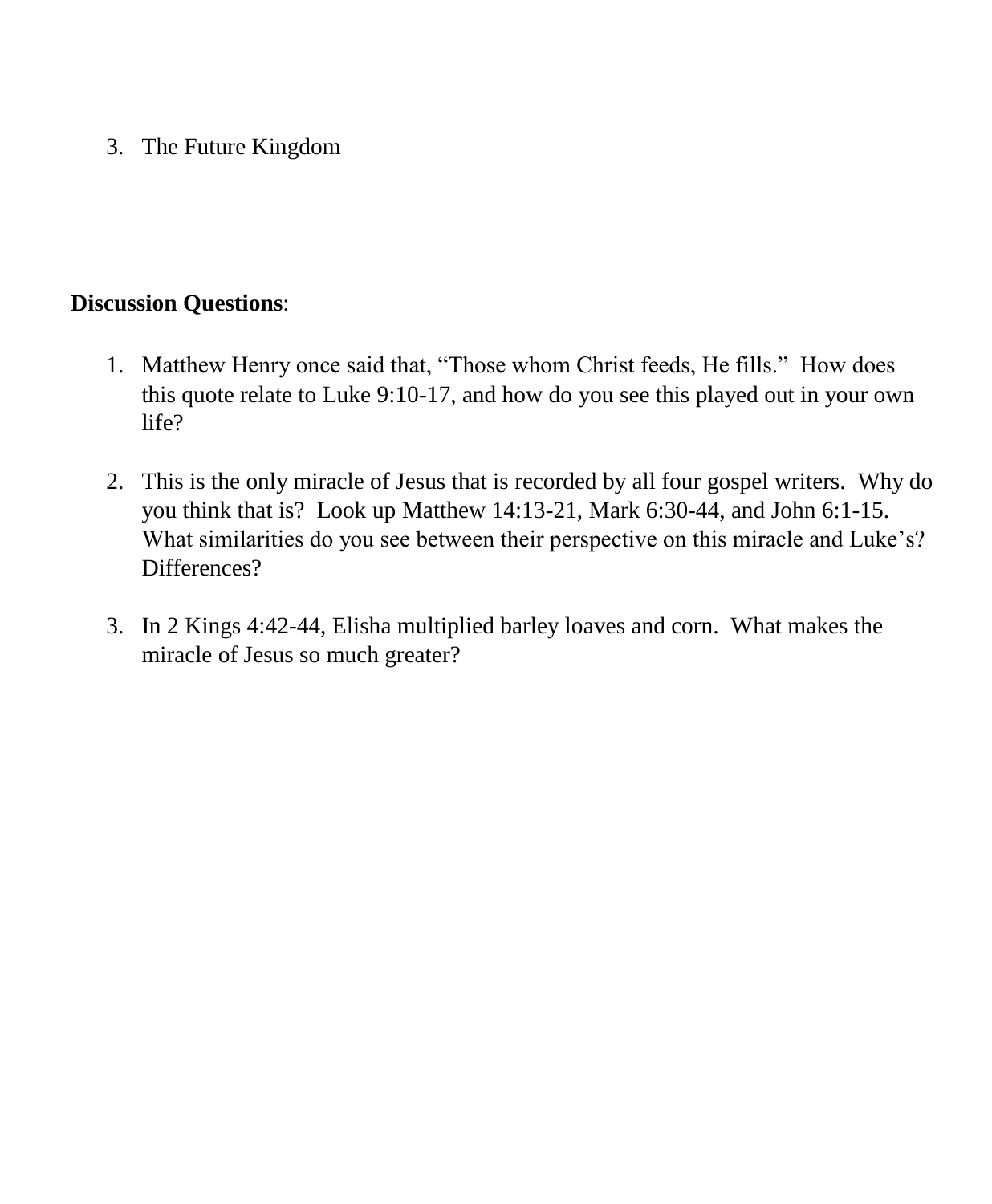Jesus! what a Friend for sinners! Jesus! Lover of my soul; Friends may fail me, foes assail me, He, my Savior, makes me whole.

# **REFRAIN: Hallelujah! what a Savior! Hallelujah! what a Friend! Saving, helping, keeping, loving, He is with me to the end.**

 Jesus! what a strength in weakness! Let me hide myself in Him; tempted, tried, and sometimes failing, He, my strength, my vict'ry wins. **REFRAIN**

 Jesus! what a help in sorrow! While the billows o'er me roll, even when my heart is breaking, He, my comfort, helps my soul. **REFRAIN**

 Jesus! what a guide and keeper! While the tempest still is high, storms about me, night o'er-takes me, He, my pilot, hears my cry. **REFRAIN**

 Jesus! I do now receive Him, more than all in Him I find; He hath granted me forgiveness, I am His, and He is mine. **REFRAIN**

# **\*Benediction**

# **\*Gloria Patri** No. 735

Glory be to the Father, and to the Son, and to the Holy Ghost; as it was in the beginning, is now, and ever shall be, world without end. Amen, amen.

**\*Postlude** *Praise the Lord Who Reigns Above* arr. DeCou

**\* Congregation:** Please stand as able.

**\* \* \* \* \* \* \* \***

**Keyboard** Sandy Schoon **Intercessory Prayer** Non-Lindborg **Yon Lindborg**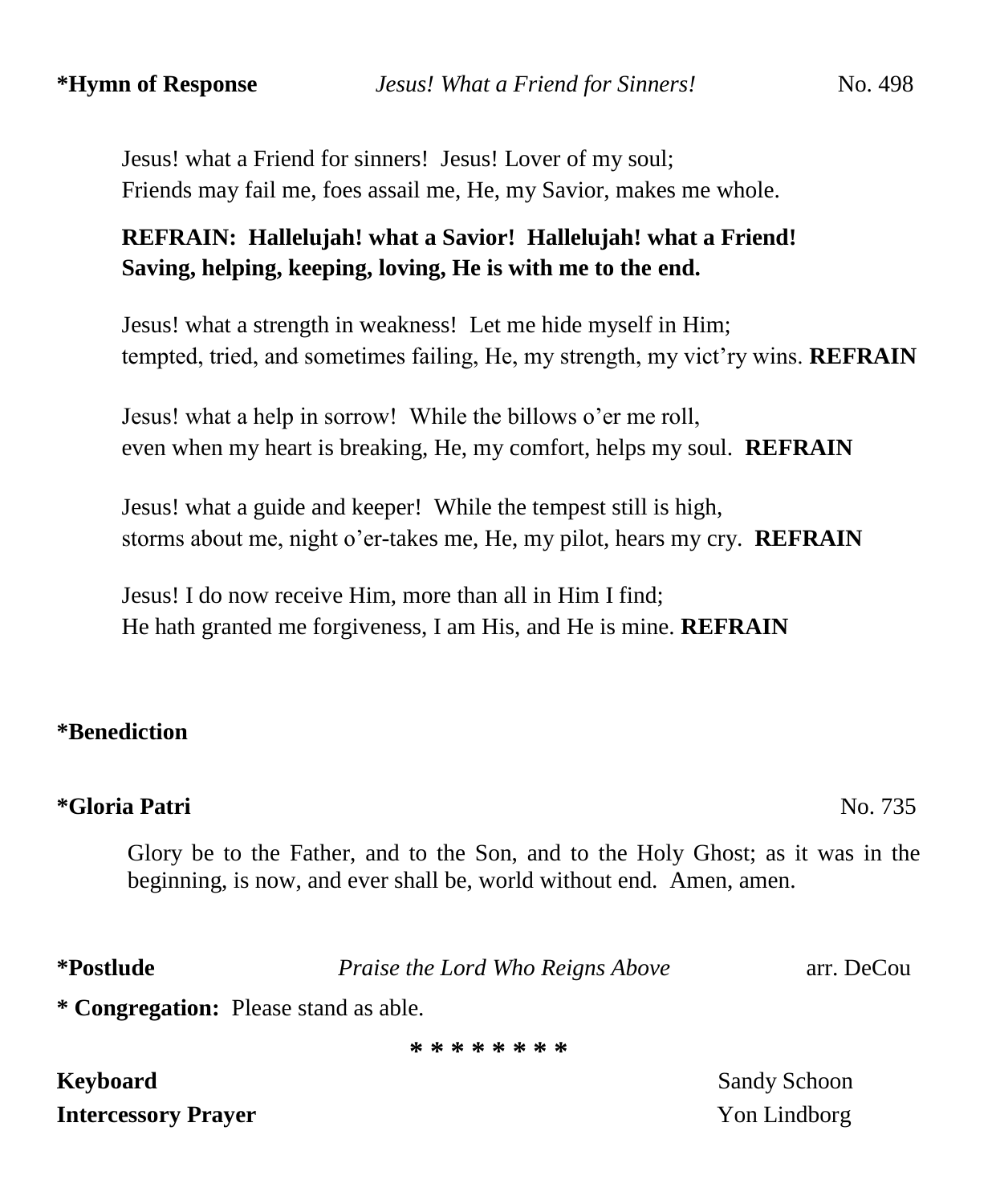# **Weekly Calendar**

| DATE             | FIME                                     |                                                                                                                                  |
|------------------|------------------------------------------|----------------------------------------------------------------------------------------------------------------------------------|
| <b>SUN 9/27</b>  | 9:00 AM<br>$9:15 \text{ AM}$<br>10:30 AM | <b>Opening Exercises</b><br><b>Sunday School</b><br><b>Worship Service</b><br>(available YouTube & Facebook)                     |
| <b>SUN 10/04</b> | 9:00 AM<br>$9:15 \text{ AM}$<br>10:30 AM | <b>Opening Exercises</b><br><b>Sunday School</b><br><b>Worship Service &amp; Lord's Supper</b><br>(available YouTube & Facebook) |

# **Serving the Lord**

|                         | 9/27      | 10/04               | 10/11     |
|-------------------------|-----------|---------------------|-----------|
|                         |           |                     |           |
| <b>AM Nursery</b>       | N/A       | N/A                 | N/A       |
| Greeters                | N/A       | N/A                 | N/A       |
| <b>Treats</b>           | N/A       | N/A                 | N/A       |
| Serve/Cleanup           | N/A       | N/A                 | N/A       |
| Audio                   | J. Martin | <b>B.</b> Armstrong | B. Schoon |
| Elder of the Week       | Lindborg  | Gretzinger          | Nelson    |
| <b>Communion Helper</b> | N/A       | Grayden Lash        | N/A       |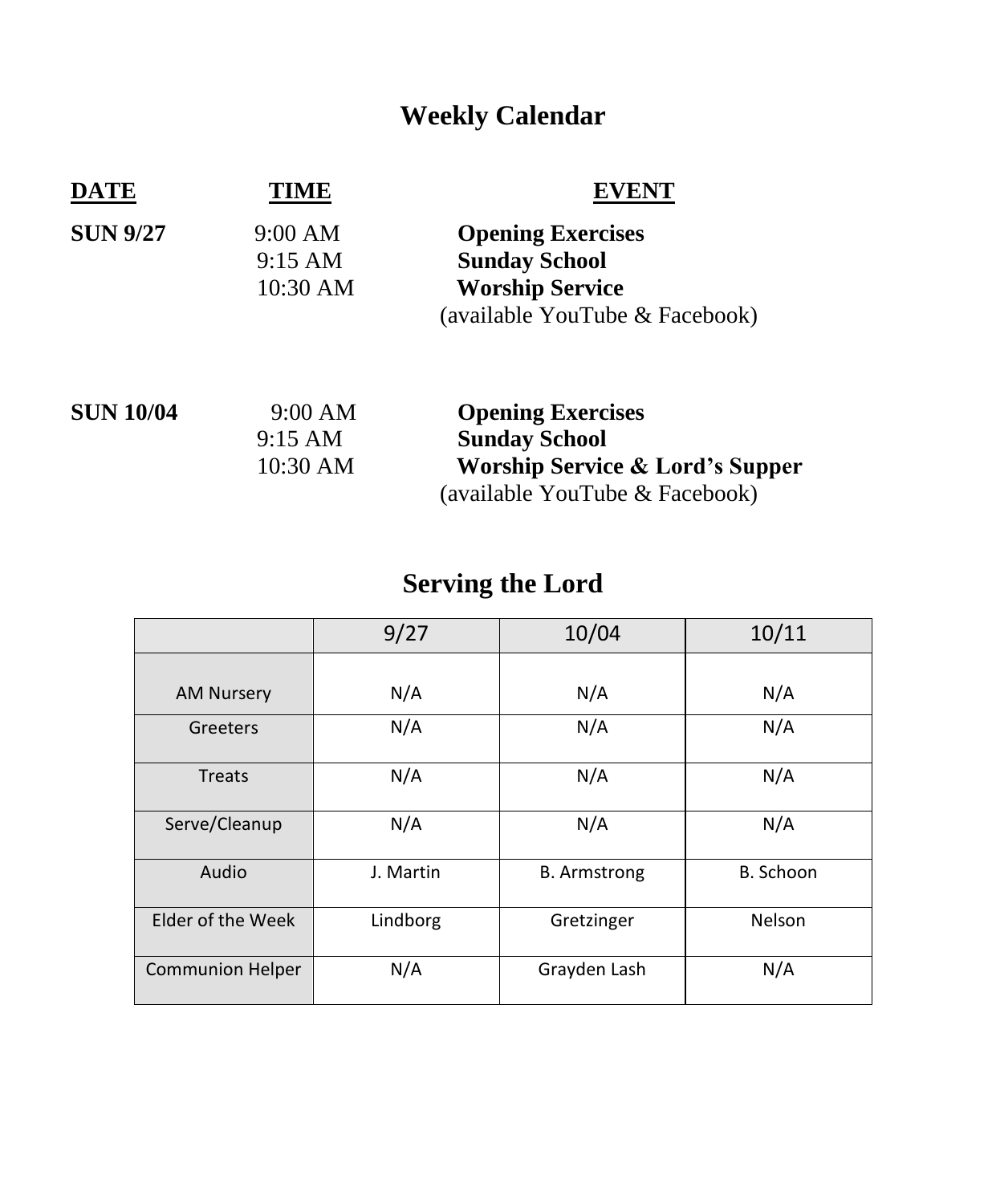# **October Birthdays & Anniversaries**

 $16^{th}$  $21<sup>st</sup>$  Yon Lindborg  $21<sup>st</sup>$  Jim Martin  $22^{\text{nd}}$ Grayden Lash 28<sup>th</sup>  $30<sup>th</sup>$  Aniah McAuley

Phillip Terpstra  $16<sup>th</sup>$  Sandy Schoon

Cassy Erickson

- $8<sup>th</sup>$ Jimmy & Lidia Trujillo's Anniversary
- $14<sup>th</sup>$ Tom & Diane Lehr's Anniversary
- $30<sup>th</sup>$ Mike & Robbin Kern 's Anniversary

# **Announcements**

- **From Dar Stam:** I am so blessed to be a part of Good Shepherd Presbyterian Church. You have shown your love and concerns by prayers, cards, and phone calls. All are greatly appreciated. Your show of love is wound around my heart. Thank you so much. God is good. Romans 5:1. Proverbs 3:5.
- **Special Information Congregation Meeting**: **Oct 11** immediately after the service the Deacons wish to share some information about building & ground improvements. (If you have concerns to share with the church leadership know that the Elders meet on the 1<sup>st</sup> Tues of the month and the Deacons meet on the 3<sup>rd</sup> Tues of the month.)
- **Bella Vita Annual Banquet:** This pregnancy center located in Knox IN is looking for sponsors and promotion of their event on Oct 23 & 24 at the Valpo Nazarene Church. They are celebrating 10 years of offering no-cost ultrasounds, education, and materials that help women and babies in the community. For more information talk to or email Cassy.
- **Shepherding Groups:** Sign-up sheets are on the table in the narthex.
- **Ministry Sign-ups**: Last call for all forms Sunday**, Sept 27**.
- **Prayer Night:** Mark your calendar for **Oct 11** at 6PM a Prayer Meeting will be held at the church.